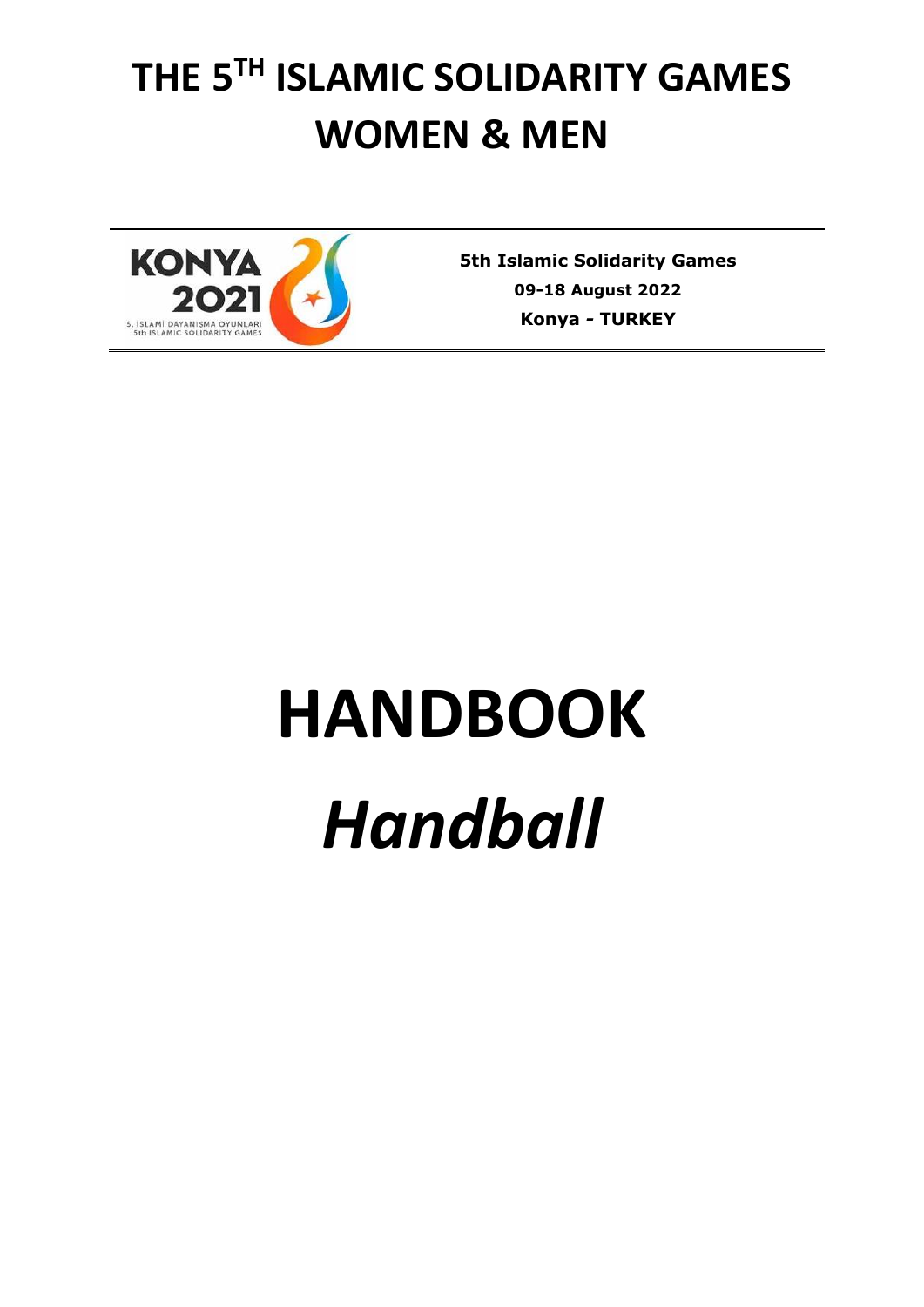### **Introduction**

| <b>Title</b>                     | <b>Sport Handbook-Handball</b>                                   |
|----------------------------------|------------------------------------------------------------------|
| Headnote                         | This document provides a summary of the competition requirements |
|                                  | and technical guidelines for Handball Competitions               |
| Version                          | 1.3                                                              |
| Date of Issue                    | 10.01.2022                                                       |
| <b>Status</b>                    | <b>Final Version</b>                                             |
| <b>Document Owner</b>            | <b>Halis Yunus ERSOZ</b>                                         |
| <b>Name of Organizer</b>         | <b>Fatih UYSAL</b>                                               |
| <b>Issuing Organization Name</b> | <b>TISGOC</b>                                                    |
| Category                         | Sport Technical                                                  |
| <b>Access Restrictions</b>       | <b>TISGOC UNCLASSIFIED</b>                                       |

#### **Handbook Revision Review**

| <b>Version</b> | <b>Date</b>       | <b>Author</b>                                  | <b>Summary Flow</b>            |
|----------------|-------------------|------------------------------------------------|--------------------------------|
| 1.0            |                   | 08.10.2021   Turkish Handball Federation       | <b>First Draft</b>             |
| 1.1            |                   | $12.11.2021$ Sports Directorate                | General comments and revisions |
| 1.2            | 17.12.2021   ISSF |                                                | General comments and revisions |
| 1.3            |                   | 24.01.2022   International Handball Federation | <b>Final Version</b>           |

## **Abbreviations and Terminology**

| <b>Title</b>                                       | Abbreviation      | <b>Notes</b> |
|----------------------------------------------------|-------------------|--------------|
| <b>Islamic Solidarity Sports Federation</b>        | <b>ISSF</b>       |              |
| <b>Turkish Islamic Solidarity Games Organizing</b> | <b>TISGOC</b>     |              |
| Committee                                          |                   |              |
| 5 <sup>th</sup> Konya Islamic Solidarity Games     | <b>KONYA 2021</b> |              |
| National Olympic Committee                         | <b>NOC</b>        |              |
| International Handball Federation                  | IHF.              |              |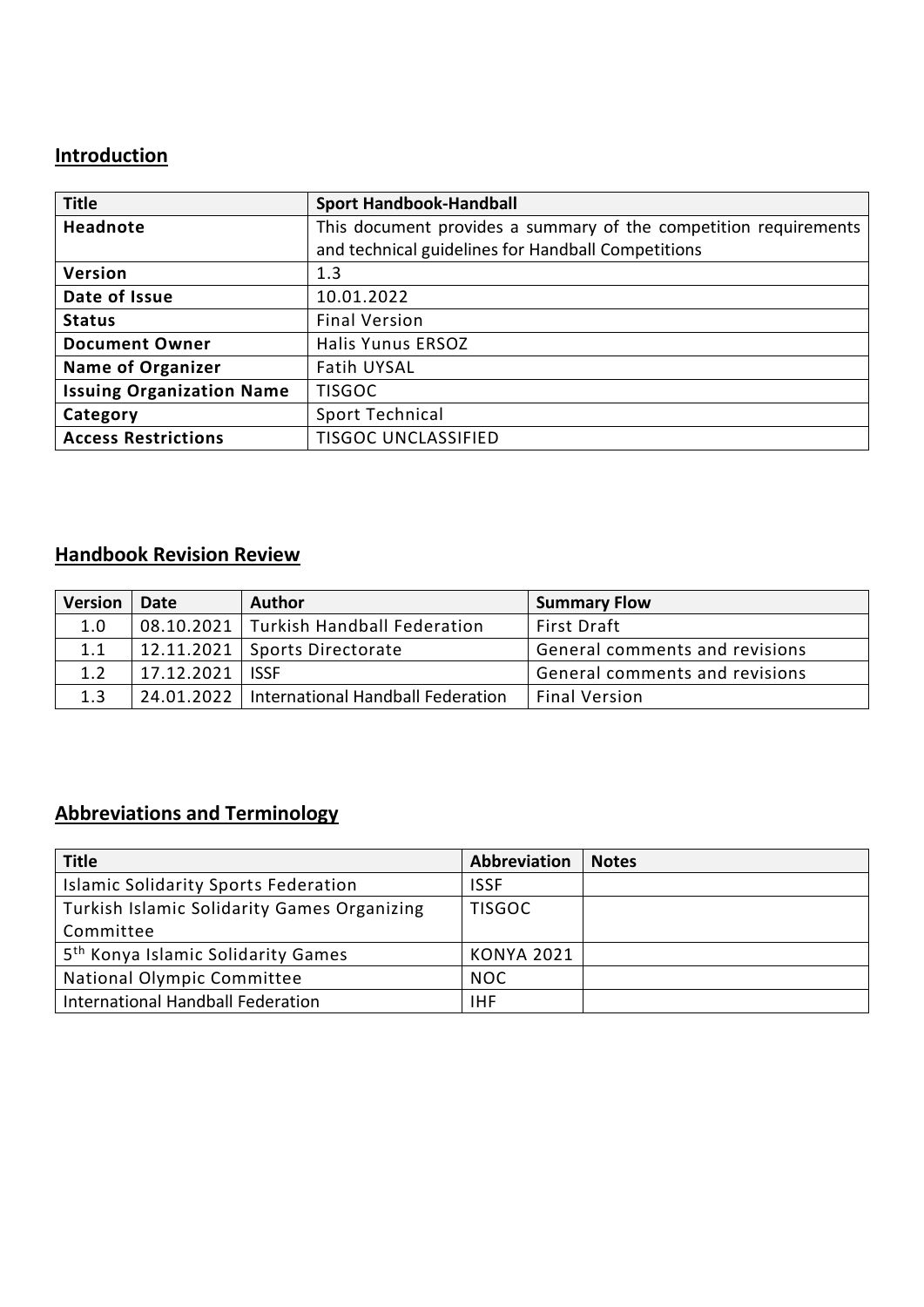# **TECHNICAL RULES**

#### **1.COMPETITION RULES AND REGULATIONS**

**1.1** The 5th Islamic Solidarity Games Handball competitions will be organized in accordance with the Rules of the International Handball Federation (IHF). Issues not covered by IHF rules will be dealt with according to the following

**1.2** For technical issues, the IHF Rules are binding

**1.3** For general issues, ISG General Rules and this Technical Handbook should be consulted.

#### **2. COMPETITION MANAGEMENT**

**2.1** Competitions will, under the authority of the ISSF, be organized by TISGOC, in conformity with IHF Rules and under the supervision of the Technical Committee.

**2.2** The Technical Observer will be appointed by the IHF.

**2.3** The Turkish Handball Federation will support the appointment of the National Technical Observers, who will be approved by the Technical Officials.

#### **3. LOCATION AND COMPETITION SCHEDULE**

**3.1** Handball competitions will be held between 07-14 August 2022.

**3.2** Handball competitions will be held in Konya Selçuklu Municipality International Sports Hall.

**3.3** Training venue and hours will be organized by the Organizing Committee and distributed to the teams participating in the games.

#### **4. TECHNICAL MEETING**

**4.1** Technical Meetings will be held on 06 August 2022. The following people will attend to the meeting.

-Representatives

-Referees and Observers

-Competition / Hall Managers

-Two (2) representatives of each team.

**4.2** The technical meeting aims at providing the necessary information on the competition as well as give the opportunity to the participating teams to ask any relevant questions.

#### **5. COMPETITON AND PARTICIPATION**

**5.1** Both men's and women's handball competitions will be held in 2 categories. The number of the teams participating to the competition will be maximum (8) for each category.

**5.2** IHF Member Federations of NOCs are entitled to participate in the competition. The teams will consist of a maximum 16 players.

**5.3** The fact that a national team affiliated to the NOC has the right to compete in one of the categories does not mean that it will also have the right in the other category.

**5.4** Players must be the citizen of the country where the NOC is registered. For eligibility, only individual passports will be valid. Collective passports will not be used.

#### **6. COMPETITION FORMAT**

**6.1** Men's & Women's (8 Teams) / 8 Days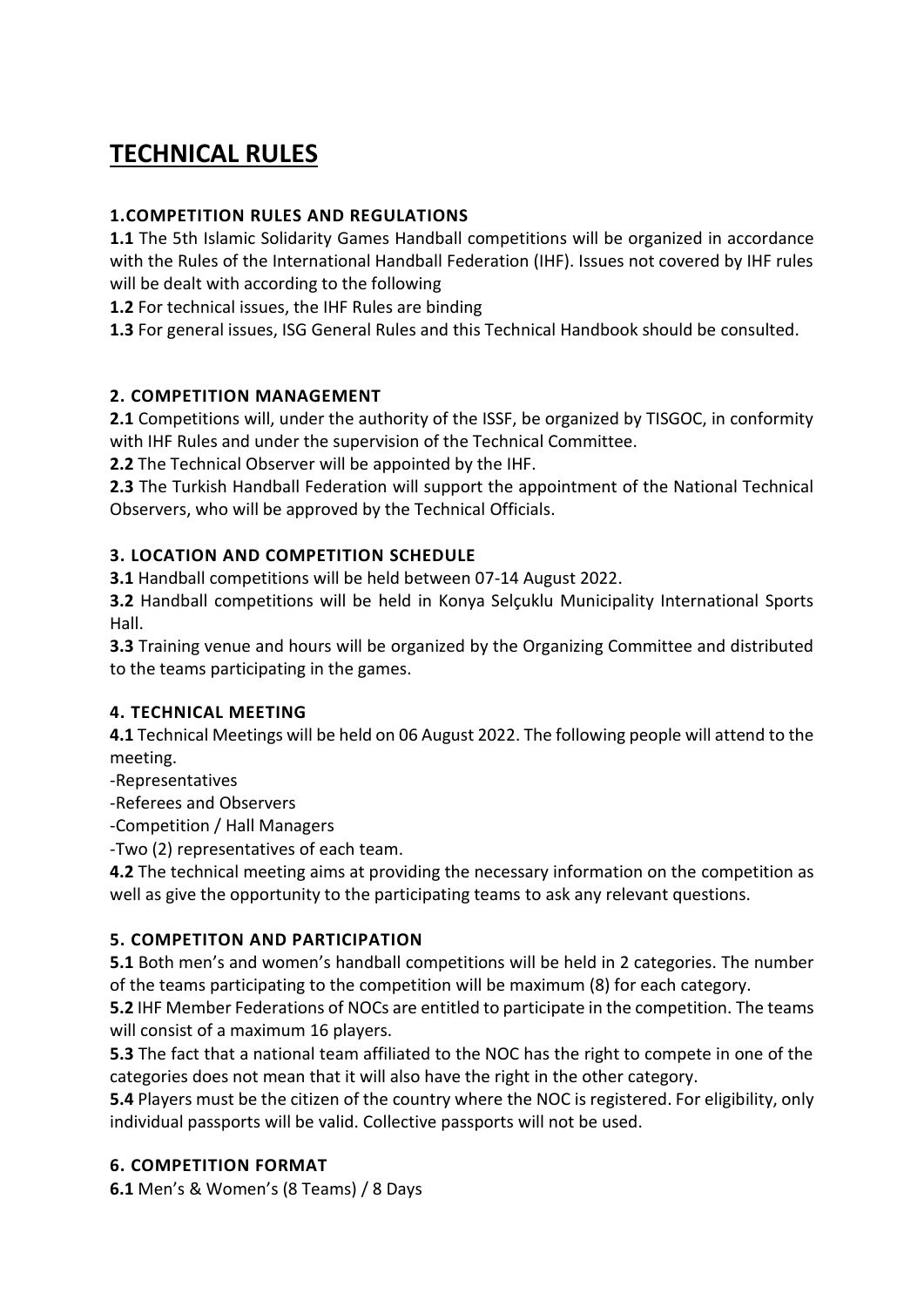4 teams in 2 groups will play in a single round-robin system with a one-day interval between each other, and the group competitions will be completed in the first 6 days. On Day 7, semifinals are played an on day 8, the third place and final competitions are played. Group winners and runners-up will be cross-matched in the quarter-finals A1-B2 and A2-B1, Winners compete for Gold, and losers for Bronze Medals.

#### **7. COMPETITION SCHEDULE**

| <b>MEN</b>                        |                             |                 |             |                          |                 |             |  |
|-----------------------------------|-----------------------------|-----------------|-------------|--------------------------|-----------------|-------------|--|
| SELÇUKLU MUNICIPALITY SPORTS HALL |                             |                 |             |                          |                 |             |  |
| <b>Date</b>                       | <b>Matches</b>              |                 | <b>Time</b> | <b>Matches</b>           |                 | <b>Time</b> |  |
| 8.08.2022                         |                             | 1x <sub>3</sub> | 10:00       | Second Group             | 1x <sub>3</sub> | 12:00       |  |
|                                   | <b>First Group</b>          | 2x <sub>4</sub> | 14:00       |                          | 2x <sub>4</sub> | 16:00       |  |
| 10.08.2022                        | <b>First Group</b>          | 1x <sub>2</sub> | 12:00       | Second Group             | 1x <sub>2</sub> | 10:00       |  |
|                                   |                             | 3x <sub>4</sub> | 16:00       |                          | 3x <sub>4</sub> | 14:00       |  |
| 12.08.2022                        | <b>First Group</b>          | 1x <sub>4</sub> | 16:00       | Second Group             | 1x <sub>4</sub> | 10:00       |  |
|                                   |                             | 2x3             | 14:00       |                          | 2x <sub>3</sub> | 12:00       |  |
| 13.08.2022                        | Semi-Finals (A1-B2 / A2-B1) |                 |             | Time: 12:00 / Time 16:00 |                 |             |  |
| 14.08.2022                        | Third Place Match           |                 |             | Time: 13:00              |                 |             |  |
|                                   | <b>Final Match</b>          |                 |             | Time: 18:00              |                 |             |  |

| <b>WOMEN</b>                      |                             |                 |             |                          |                 |             |  |
|-----------------------------------|-----------------------------|-----------------|-------------|--------------------------|-----------------|-------------|--|
| SELÇUKLU MUNICIPALITY SPORTS HALL |                             |                 |             |                          |                 |             |  |
| <b>Date</b>                       | <b>Matches</b>              |                 | <b>Time</b> | <b>Matches</b>           |                 | <b>Time</b> |  |
| 07.08.2022                        | <b>First Group</b>          | 1x <sub>3</sub> | 10:00       | Second Group             | 1x <sub>3</sub> | 12:00       |  |
|                                   |                             | 2x <sub>4</sub> | 14:00       |                          | 2x <sub>4</sub> | 16:00       |  |
| 09.08.2022                        | <b>First Group</b>          | 1x <sub>2</sub> | 12:00       | Second Group             | 1x <sub>2</sub> | 10:00       |  |
|                                   |                             | 3x <sub>4</sub> | 16:00       |                          | 3x <sub>4</sub> | 14:00       |  |
| 11.08.2022                        | <b>First Group</b>          | 1x <sub>4</sub> | 16:00       | Second Group             | 1x <sub>4</sub> | 10:00       |  |
|                                   |                             | 2x3             | 14:00       |                          | 2x3             | 12:00       |  |
| 13.08.2022                        | Semi-Finals (A1-B2 / A2-B1) |                 |             | Time: 10:00 / Time 14:00 |                 |             |  |
| 14.08.2022                        | <b>Third Place Match</b>    |                 | Time: 11:00 |                          |                 |             |  |
|                                   | <b>Final Match</b>          |                 |             | Time: 16:00              |                 |             |  |

#### **8. EQUIPMENT**

8.1 Materials and equipment to be used in competitions are determined according to the features and standards specified in the IHF Rules.

8.2 The competitions will be played on the IHF approved **GERFLOR** ground. Only Handball related lines will be on the ground.

8.3 The ball brand to be used in the competition will comply with the features specified in the relevant legislation of IHF. **The competitions will be played with MOLTEN brand balls no. 2 for women and no. 3 for men.**